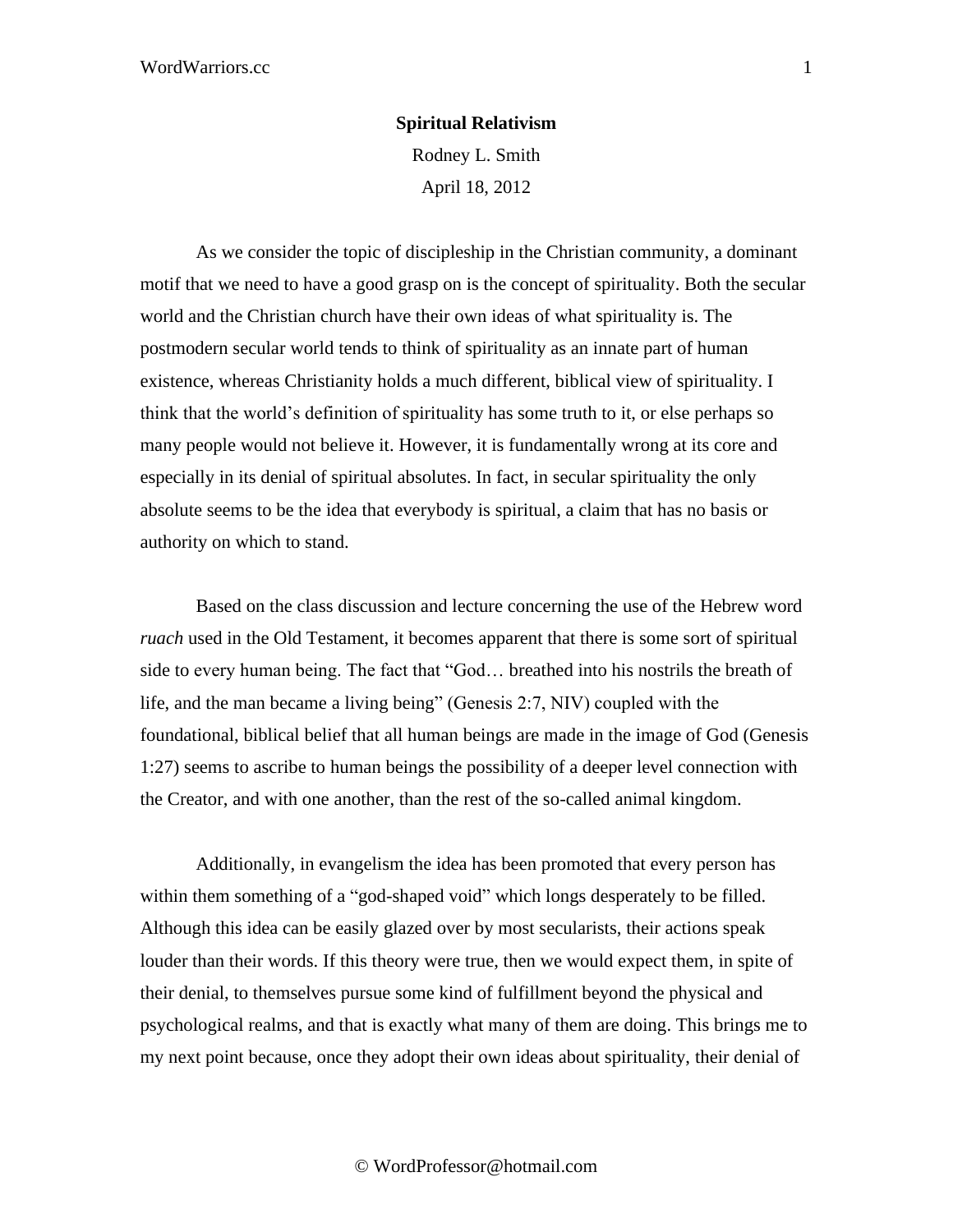## WordWarriors.cc 2

Christianity and of the Christian God shifts focus from a denial of the spiritual to a denial of spiritual absolutes.

In "spiritual" secularism, the former tendency to deny the existence of spiritual things has been replaced with a sort of spiritual relativism. In other words, to get around the idea of the God of the Bible secularists are trending away from claims that spirituality is imaginary, infantile, or inane and are adopting a sort of godless, inherently human view of spirituality that is as unique to the individual as fingerprints and DNA. The fundamental problem with this view of spirituality is that it, like other forms of relativism, has no ground on which to back up its claims.

The argument that human beings tend to pursue a spiritual or religious aspect of their existence is not sufficient to support a spiritually relativistic presupposition. Instead, it could just as easily follow that such a universal spiritual hunger is evidence for the existence of one spiritual absolute—God. If that is the case, if God is real, then the secular spiritualists miss the biggest and most vital part of what it means to be spiritual. For secular spirituality, the existence of a personal, sovereign God would mean that all bets are off.

So, how does spiritual relativism compare to what we as human beings already know about the world? In the world of physics, we know that there are physical absolutes. The law of gravity, for example, gives us approximately 100% confidence that what goes up, if it goes unobstructed and unassisted, will always come down. We know that matter cannot be created or destroyed (the First Law of Thermodynamics) and that everything, if left to itself, tends toward disorder (the Second Law of Thermodynamics). From Psychology we know that if we put garbage (negative thoughts, pure amusement, abusive situations, etc.) into our minds, we get garbage out in the form of bad (unethical, unprofitable, harmful) behavior.

Therefore, we know for certain that if we leave our homes untended for decades then they are going to fall apart, and if we constantly think that we cannot achieve

© WordProfessor@hotmail.com